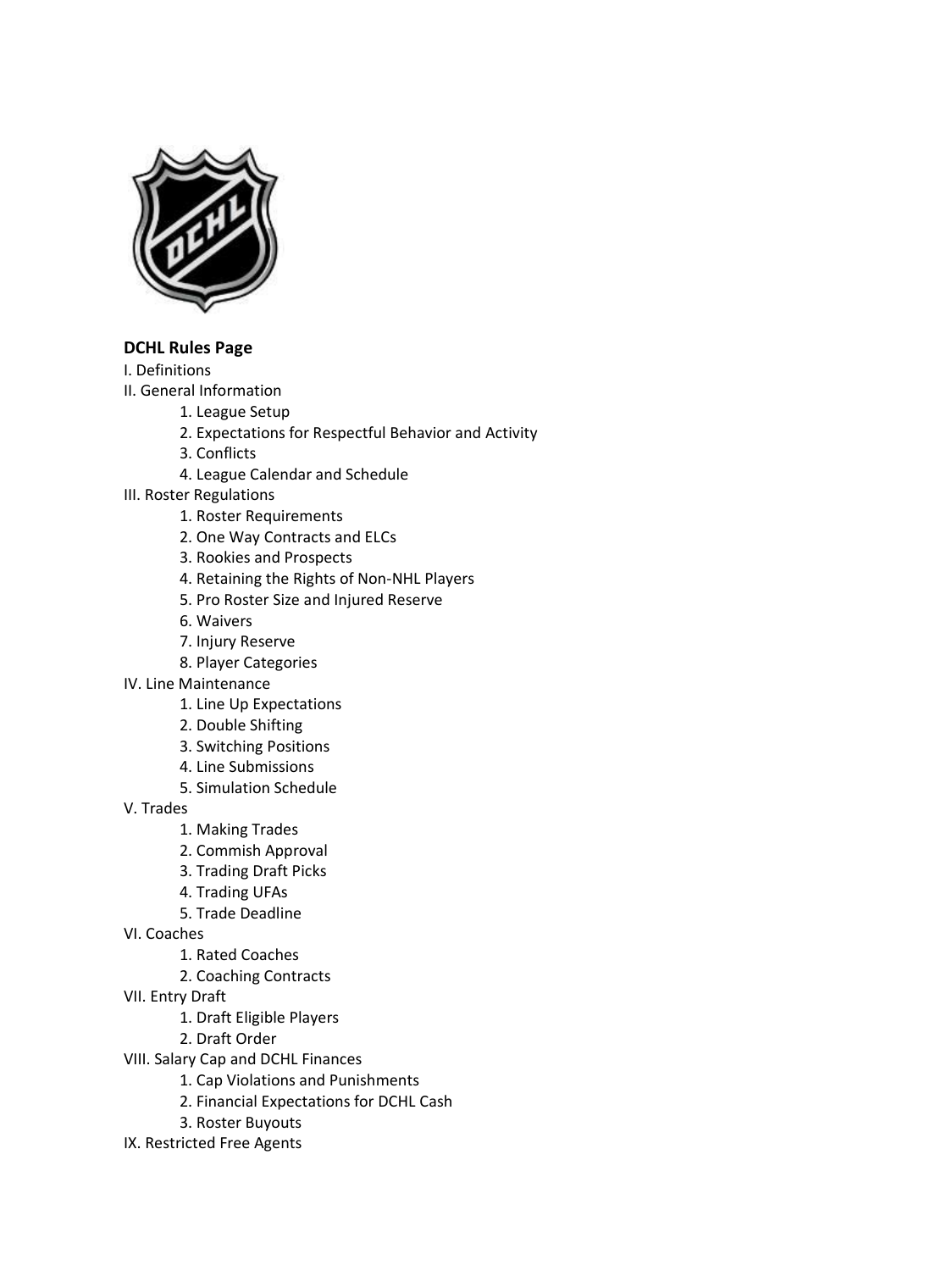- 1. RFA Ages
- 2. Re-signing RFAs
- 3. RFA Compensation
- X. Unrestricted Free Agents
	- 1. UFA Qualification
	- 2. Role of the Free Agent Moderator and Commish
	- 3. Signing UFAs
	- 4. Miscellaneous UFA Rules
- XI. DCHL Season Ticket Percentages
	- 1. Season Ticket Percentages Start at Fifty (50%) Percent
	- 2. How Season Ticket Percentages Change
	- 3. Miscellaneous
- XII. League Fees & Payouts
	- 1. League Fees
	- 2. Payout Percentages
- XIII. League Expansion
	- 1. Protected Players
	- 2. Player Exposure Requirements
	- 3. Regulations for Expansion Franchise
	- 4. Expansion Draft Selections

## **I. DEFINITIONS**

- 1. "Bidding Window" means the twelve (12) hour period of time following a Live Bid during which any GM may bid on an UFA.
- 2. "Coach Ratings" means the ratings given to a coach by the ratings provider.
- 3. "Commish" means collectively the seven (7) administrators of the league, as set out in Clause II-1 c.
- 4. "Draft Pick" means any player eligible for the NHL draft.
- 5. "ELC" means Entry Level Contract, as specified in Clause III.
- 6. "Future Considerations" means any consideration as part of a trade that has not yet been assigned but has been approved by the Commish per Clause V-2-c.
- 7. "GM" means the General Manager of each Team, either as individuals or as partners.
- 8. "DCHL Cash" means all simulated dollars related to Team revenue, Salary Cap, etc., which can be purchased with Real-world Dollars, as needed, per Clause VIII-2-c.
- 9. "DCHL Draft" means the annual entry draft for the DCHL.
- 10. "DCHL Finance Manager" means the person outlined in Clause II-1-c-i.
- 11. "DCHL Playoffs" means the playoffs of the DCHL.
- 12. "DCHL Regular Season" means the regular season of the DCHL.
- 13. "DCHL" means the league as comprised of thirty-one (31) Teams and their related GMs.
- 14. "Farm Team" means the list of rated players who belong to a Team but who are not on a Pro Roster.
- 15. "Hometown UFA" means any UFA that belonged to a certain Team at the end of the previous DCHL Regular Season.
- 16. "Injured Player" means any player who cannot play in a Simulation due to injury.
- 17. "IR" means the Injured Reserve list.
- 18. "League Fee" means the annual cost to each GM to participate in the DCHL, as specified in Clause XIV-1-a.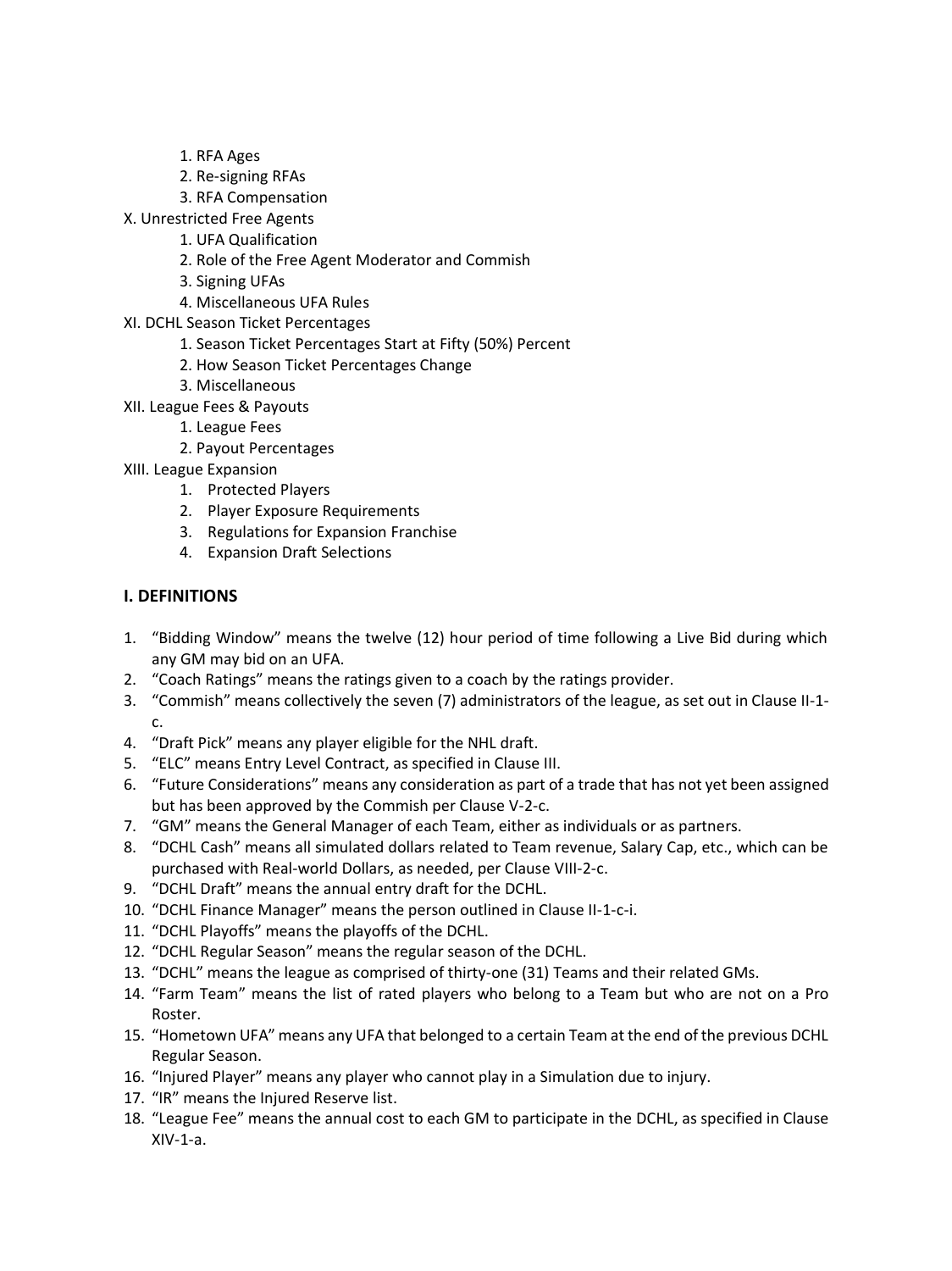- 19. "Line-up" means the configurations of a Team's roster for a given Simulation, as set by the GM of the Team or as configured automatically by STHS.
- 20. "Live Bids" means the highest active bid on an UFA, which will become the winning bid if that player is not offered a higher bid during the Bidding Window.
- 21. "Maximum Allowable Bid" means the highest bid that a GM may make on an UFA based off of current Cap Space and DCHL Cash available, as determined by the Commish.
- 22. "Message Board" means the part of the Website where GMs can discuss topics publicly.
- 23. "Older Drafted Player" means any player drafted at such an age that an ELC would take said player into UFA.
- 24. "One Way Contract" means the meaning given to it in Clause III-2-a.
- 25. "Overall Rating" means the summarized rating of each player's estimated value, as determined by the Commish, which is used to determine the minimum bid during the UFA Period.
- 26. "Payment Deadline" means the date by which all GMs must pay the required League Fees.
- 27. "Player Position" means the position of a given player as listed on nhl.com or tsn.ca.
- 28. "Priority List" means the list of which Teams have the first chance to claim a player off of waivers as specified in Clause III-6-b.
- 29. "Pro Coach" means a coach for the Pro League.
- 30. "Pro League" means the STHS equivalent to the NHL.
- 31. "Pro Roster" means the roster set to play in the Pro League.
- 32. "Prospect List" means the list of Prospects that belong to a Team, as may or may not be on the Farm Team.
- 33. "Prospect" means any player for whom Clause III-3-a applies.
- 34. "Rated Player," means any player with a rating given by the STHS ratings provider.
- 35. "Real-world Cash" means all real dollars (Canadian Dollars (CAD)) paid by each GM to the Commish via PayPal to participate in the DCHL, which shall be used to cover League Fees, Payouts, and any other fee that shall arise from time to time, as specified through the Rules.
- 36. "RFA" means Restricted Free Agency or Restricted Free Agent, as specified in Clause XI.
- 37. "RFA Market" means the period of time after the RFA Period where all GMs can bid to sign RFAs that have not been signed to the RFA spreadsheet calculated contract but have been submitted by their GM to test the open market, as subject to the terms of Clause XI-3.
- 38. "RFA Period" means the period of time when GMs can submit contract offers, as calculated by the RFA spreadsheet, for extending RFAs as specified by the Commish, or notify the Commish to allow the RFA to test the RFA Market.
- 39. "Rookie Status" means that a player is eligible for the Calder Trophy, as more specifically laid out in Clause III-3-c.
- 40. "Roster Buyout" means any termination of a contract under the terms of Clause VIII-3.
- 41. "Roster Player" means any player whose rights belong to a certain Team, whether on the Pro Roster, the Farm Team, or the Prospect List.
- 42. "Rules" means this document, as periodically amended by the Commish.
- 43. "Salary Cap" means the DCHL Salary Cap as specified in Clause VIII-1.
- 44. "Salary Cap Floor" means the minimum Pro Roster payroll as specified in Clause VIII-1-c.
- 45. "Season Ticket Percentage" means the percentage of season tickets a Team sells in order to generate DCHL Cash revenue, which can increase or decrease as specified by Clause XIII.
- 46. "Signing Bonus" means the DCHL Cash bonus paid to a RFA/UFA to reduce the overall Salary Cap hit on the given RFA/UFA's contract.
- 47. "Simulation" means any game simulated on STHS
- 48. "STHS" means the Simon T Hockey Simulator
- 49. "Team" means any DCHL Team.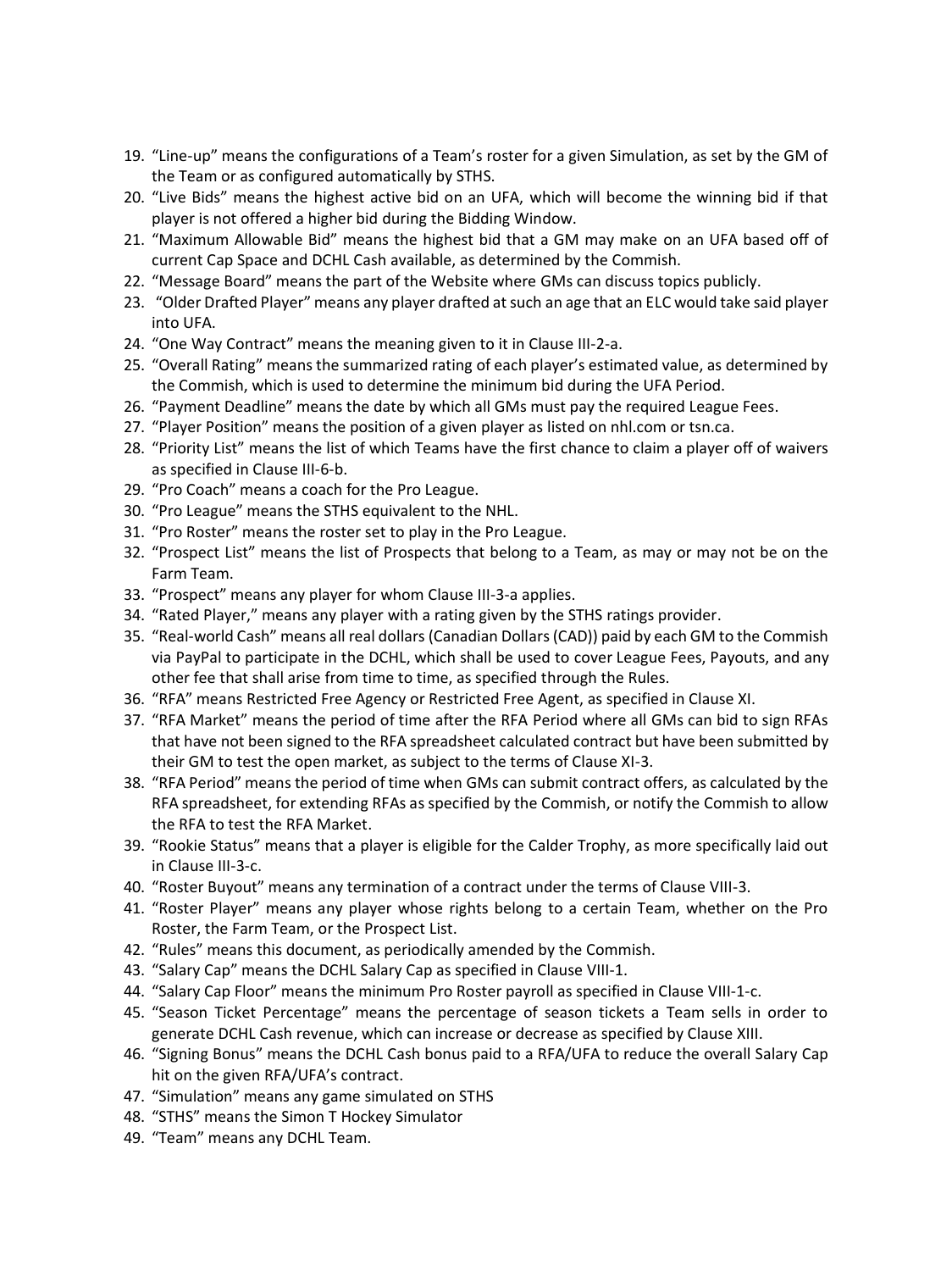- 50. "THN Top 50 Prospect" means any prospect listed on the The Hockey News Top 50 Prospect publication for the given year.
- 51. "Trade Deadline" means the date during the season after which trades are no longer permitted, as specified in Clause V-5.
- 52. "Two Way Contract" means a contract for any player who earns less than \$1,500,000 per year, such that said player's contract shall only count against the Team's Salary Cap if the player is on the Pro Roster, at the discretion of the GM.
- 53. "UFA" means Unrestricted Free Agency or Unrestricted Free Agent, as specified in Clause XII.
- 54. "UFA Age" means that age specified by Clause XI-1-b.
- 55. "UFA Period" means the period of time when GMs can bid for UFAs as specified by the Commish.
- 56. "UFA Rules" means the rules specifically pertaining to the process of bidding for and acquiring UFAs during the UFA Period.
- 57. "Website" means DCHL.ca, as is accessible by permission from the Commish.
- 58. "KHL" means the Kontinental Hockey League
- 59. "Euro" means any professional hockey league operating in Europe/Asia that is not the Kontinental Hockey League

### **II. GENERAL INFORMATION**

- 1. League Setup
	- a) The DCHL operates on the STHS, which simulates the results for each Simulation.
	- b) The DCHL web site is www.DCHL.ca.
	- c) The Commish have structured the DCHL and currently have seven (7) administrative positions also known as the Board of Governors (BOG):
		- i. Luke Wile (Chief Financial Officer non-voting member)
		- ii. Ian Thornton (Chief Technological Officer voting member)
		- iii. Josh Guertler (Consultant non-voting member)
		- iv. Cory Lavalette (voting member)
		- v. Mike Giletto (voting member)
		- vi. Jean Brisson (voting member elected seat with two-year term expiring on even numbered years)
		- vii. Nathan Bon-Bernard (voting member elected seat with two-year term expiring on odd numbered years)
	- d) There will be an annual election for one of the BOG seats; the election will be done anonymously through a 3<sup>rd</sup> party website with one vote per elected seat for every team in the DCHL, for a total of thirty-two (32) votes as of the 2021-2022 season.
	- e) The DCHL is a cash league. See Clause XIV for detailed information.
- 2. Expectations for Respectful Behavior and Activity
	- a. It is understood by all participants prior to joining the DCHL that:
		- i. Due to the competitive nature of the DCHL, the Commish will consult with disputing parties when necessary, and the Commish will provide final, non-disputable decisions to resolve conflicts.
		- ii. Any attempt to circumvent the Rules will result in disciplinary action handed out by the Commish, which may include fines, penalties, or termination of GM status, as determined by the Commish.
		- iii. Disrespectful behavior will not be tolerated, both when dealing with other GMs and the Commish.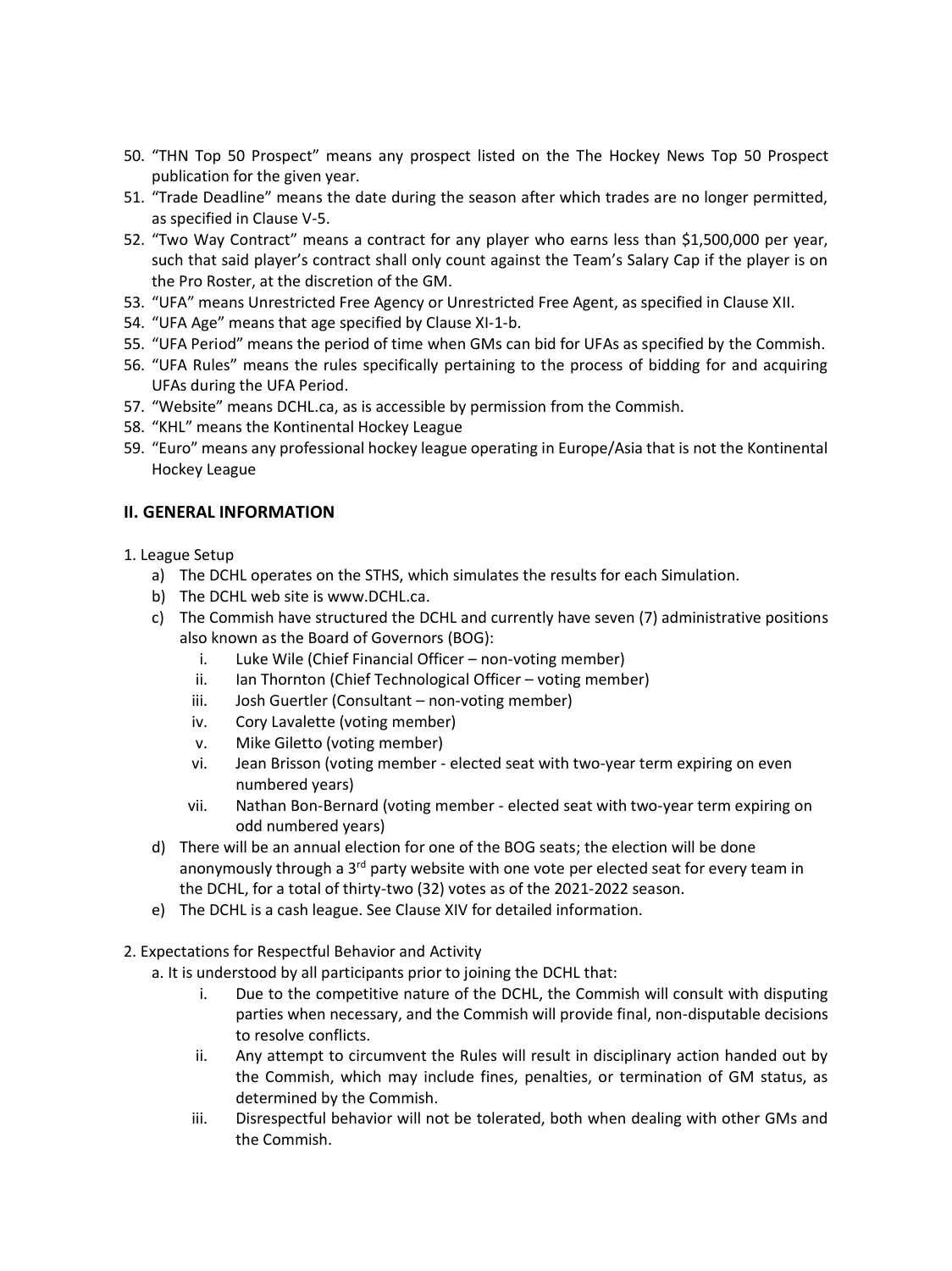- iv. Professionalism is required. GMs are expected to remain active or announce any extended period of inactivity.
- 3. Conflicts
	- a) The Commish works collaboratively to determine the Rules for the DCHL and to work out the enforcement of the Rules.
	- b) Rules changes must be proposed to and voted on by the Commish, and any queries regarding rulings must be directed to the Commish.
- 4. League Calendar and Schedule
	- a) The DCHL shall adhere to the following annual schedule of events:
		- i. Draft Lottery Same as NHL
			- a. NHL Draft Lottery results are applied to the DCHL standings.
			- ii. Payment Deadline 11:59:59pm EST on the eve of the DCHL Entry Draft.
				- a. GMs who have not paid prior to the Payment Deadline will not be allowed to make selections in the DCHL Draft, make trades or participate in any other league/GM activity.
				- b. Unpaid teams will be automatically drafted based off of Best Pick Available (BPA) based on the NHL Entry Draft results.
		- iii. DCHL Entry Draft fourteen (14) days after the NHL Entry Draft or earlier if decided by BoG
			- a. First  $(1<sup>st</sup>)$  round of the DCHL Draft will be held via live stream (suggested at 2pm EST), and GMs will have 3 minutes per pick.
			- b. Second ( $2<sup>nd</sup>$ ) and Third ( $3<sup>rd</sup>$ ) rounds will be held on Facebook (suggested from 11am-11pm EST ) with thirty (30) minute windows assigned to each GM.
			- c. Fourth  $(4^{th})$  through seventh  $(7^{th})$  rounds will be held via email using GM submitted lists.
			- d. BoG reserves right to change format of DCHL Entry Draft and will post all changes accordingly.
		- iv. UFA Period open from seven (7) days posted off-season date until the Trade Deadline for all players eligible for that year's playoffs, all players signed after the Trade Deadline are eligible for that year's regular season only. Clause X applies for all UFA signings.
		- v. Pre-Season synchronized with the NHL Pre-Season
		- vi. DCHL Regular Season synchronized with the NHL Regular Season
		- vii. RFA Period open from January 1 to Trade Deadline
		- viii. Trade Deadline synchronized with NHL Trade Deadline
		- ix. DCHL Playoffs starts at the same time as the NHL Playoffs

## **III. ROSTER REGULATIONS AND LINE MAINTENANCE**

- 1. Roster Requirements
	- a) A Team may have a maximum number of sixty (60) Roster Players and Prospects combined. This is enforced the eve of the start of the Regular Season and again at the Trade Deadline.
	- b) As a minimum, all Teams must have 15 rated forwards, 8 rated defense, and 3 rated goalies.
	- c) Failure to achieve the roster requirements will result in DCHL Cash fines as determined by the Commish. The Commish will also make the necessary moves to meet roster requirements.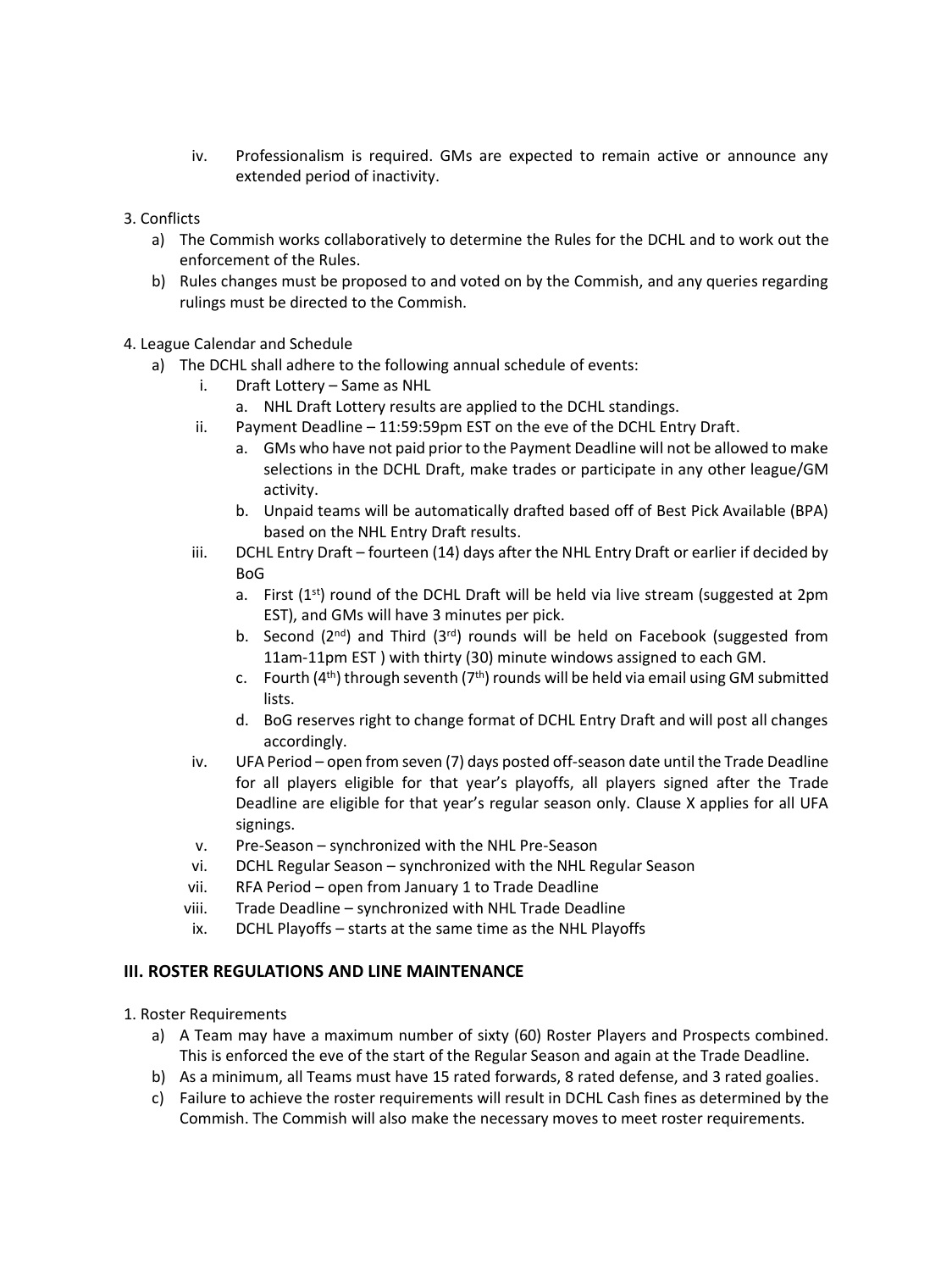### 2. One Way Contracts and ELCs

- a) All One Way Contracts count against the Salary Cap of the Team who signed the contract, even if the player is not on the Team's Pro Roster.
- b) One Way Contract consists of any player who earns \$1,500,000 per year or more. Such player must either count towards his Team's Salary Cap or be bought out by his GM. Any retained salary counts towards this total. Signing bonus money does not count towards this total.
- c) ELCs and contracts less than \$1,500,000 are Two Way Contracts, and the restrictions on One Way Contracts do not apply to either.
- 3. Rookies and Prospects
	- a) Any player who is eligible for an ELC slide will count as a Prospect and be included on a Team's Prospect List.
	- b) A player's Rookie Status is determined by their Rookie Status in the previous NHL season that was used to generate the player's ratings.
	- c) When a player is moved from the Prospect List to the Pro Roster in the off-season, said player will be assigned an ELC or the same NHL AAV and term for non-ELC players by the Commish.
	- d) ELCs will be for three (3) or less years and valued at \$900k, with the exception of an Older Drafted Player. At that time the Older Drafted Player's term and value will be equal to the term and value of his existing NHL contract.
	- e) ELCs are manually done by the Commish at the beginning of each season. Should a GM have an assigned ELC, the GM may want to dispute by emailing the Commish.
	- f) Only players who qualified as NHL rookies in the previous NHL season are eligible for the Calder Trophy.
	- g) All GMs are expected to update their prospect ratings using the website [http://www.dobberprospects.com](http://www.dobberprospects.com/) and failure to do so may result in a DCHL cash fine.
- 4. Retaining the Rights of Non-NHL Players
	- a) If a Team holds the rights to a player who leaves the NHL, to play in Europe, to retire, because of injury, or because of suspension, the GM of that Team may hold the rights to said player and place the player on the Prospect List.
	- b) If a player returns from Europe or from retirement, said player will become active, and the Team who holds his rights will be given the option to mirror the exact term and NHL AAV of said player or the player will be released.
	- c) If a player returns to being rated from being a prospect due to missed NHL seasons as a result of injury/suspension, management of that player is dictated depending on their RFA/UFA status:
		- i. IF UFA:
			- a. The DCHL contract year continues to burn for the year the player is on the prospect list.
			- b. While on the prospect list, the GM has the ability to drop the player without penalty (similar to all other prospects) should they not want the contract/player upon return.
			- c. If the burned year of the contract is not the last year, the contract picks up for the remaining year(s) of the previously signed contract after burning the "prospect year."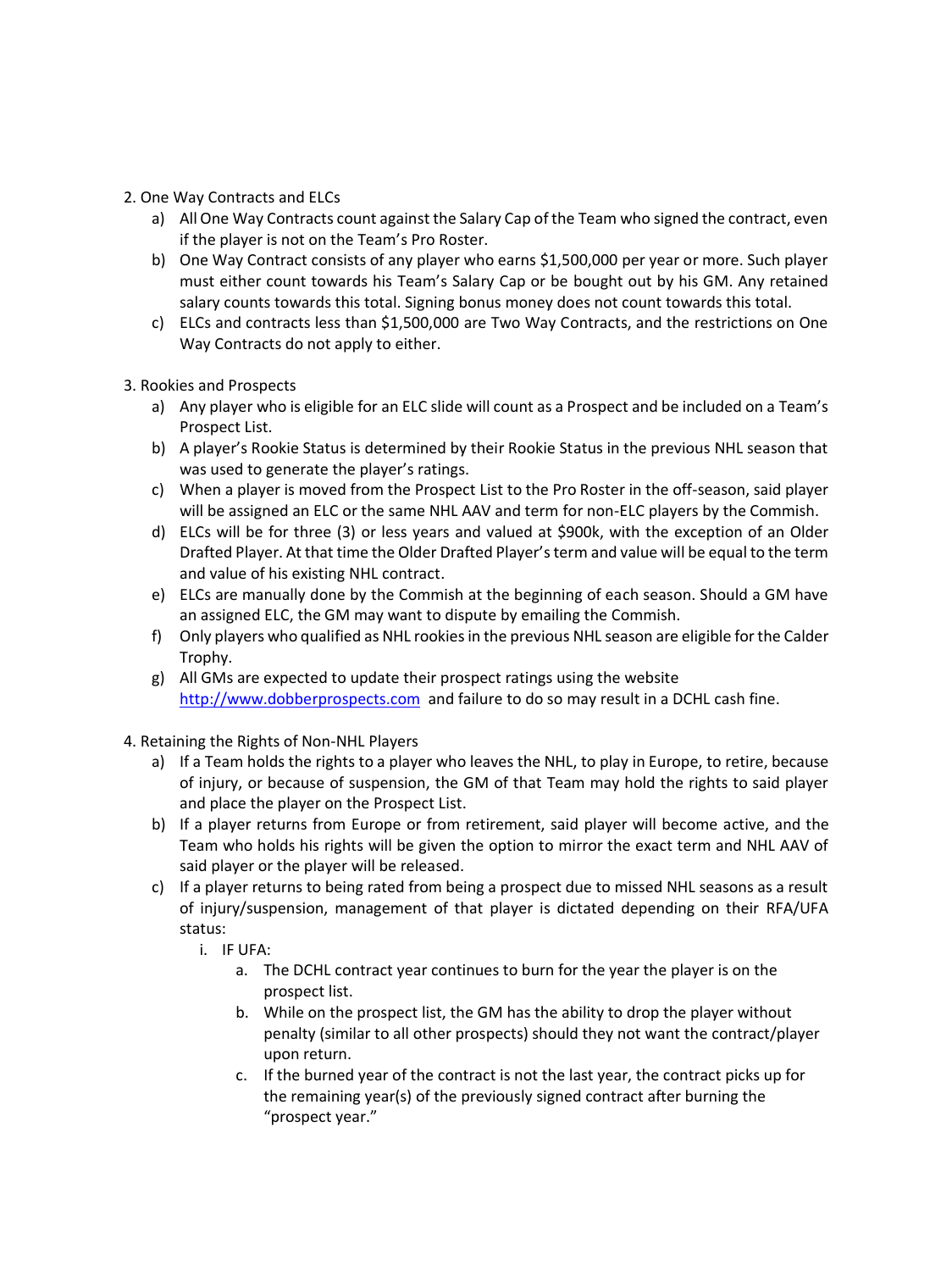- d. If this burned year is the last year of the DCHL contract, when the player becomes rated again, the player is moved off the GMs prospect list and becomes a UFA.
- e. If this burned year is the last year of the DCHL contract, the GM who "loses" the player to UFA retains the benefits of hometown discount and extra bids (and these can of course be traded) for the UFA frenzy.
- ii. If RFA:
	- a. The DCHL contract year continues to burn for the year the player is on the prospect list.
	- b. While on the prospect list, the GM has the ability to drop the player without penalty (similar to all other prospects) should they not want the contract/player upon return.
	- c. If the burned year of the contract is not the last year, the contract picks up for the remaining year(s) of the previously signed contract after burning the "prospect year" and eventually, the normal RFA process can occur when this contract expires.
	- d. If this burned year is the last year of the DCHL contract, while the player is still on the prospect list, this player can be signed to an RFA extension before the RFA deadline of that "prospect" season.
- d) If this burned year is the last year of the DCHL contract, when signing this player to an extension, only the current NHL contract (or most recent NHL contract if a current one doesn't exist) will be used for Cap Hit in the RFA calculator and there will not be any term restrictions to the contract other than the already normal documented RFA restrictions (number of 4 – 5 year deals per season and if the NHL contract is an ELC).
- 5. Pro Roster Size and Injured Reserve
	- a) Pro Roster size maximum is twenty-three (23) players; the minimum is twenty (20) players including at least two goaltenders.
	- b) If a GM has an Injured Player on the Pro Roster, call-ups are allowed from the Farm Team and the GM does not have to place the injured player on Injured Reserve. However, once the Injured Player is healthy, the GM cannot have more than three (3) healthy scratches ("healthy scratch limit") in their Line-up for a Simulation. Failure to comply will prevent the simulation from taking place and the Commish will make roster moves to their discretion.

### 6. Waivers

- a) Players on One Way Contracts must clear waivers prior to being demoted to the Farm Team, either as part of the waiver draft or by going through waivers at a different time.
- b) If a player is put on waivers by a GM in the DCHL, the currently lowest ranked Team in the DCHL standings will be first on the Priority List to claim the said player, and this method of ordering of the Priority List will carry through the off-season based on the previous DCHL season.
- c) If a player is put on waiver because said player is from outside of the DCHL, the Priority List will not apply, and GMs can make claims on a first-come, first-served basis.
- d) There is no DCHL Cash penalty for Teams claiming a player from waivers. There is no DCHL Cash compensation for Teams losing a player to waivers.

### 7. Injured Reserve

a) No healthy players may be placed on the IR.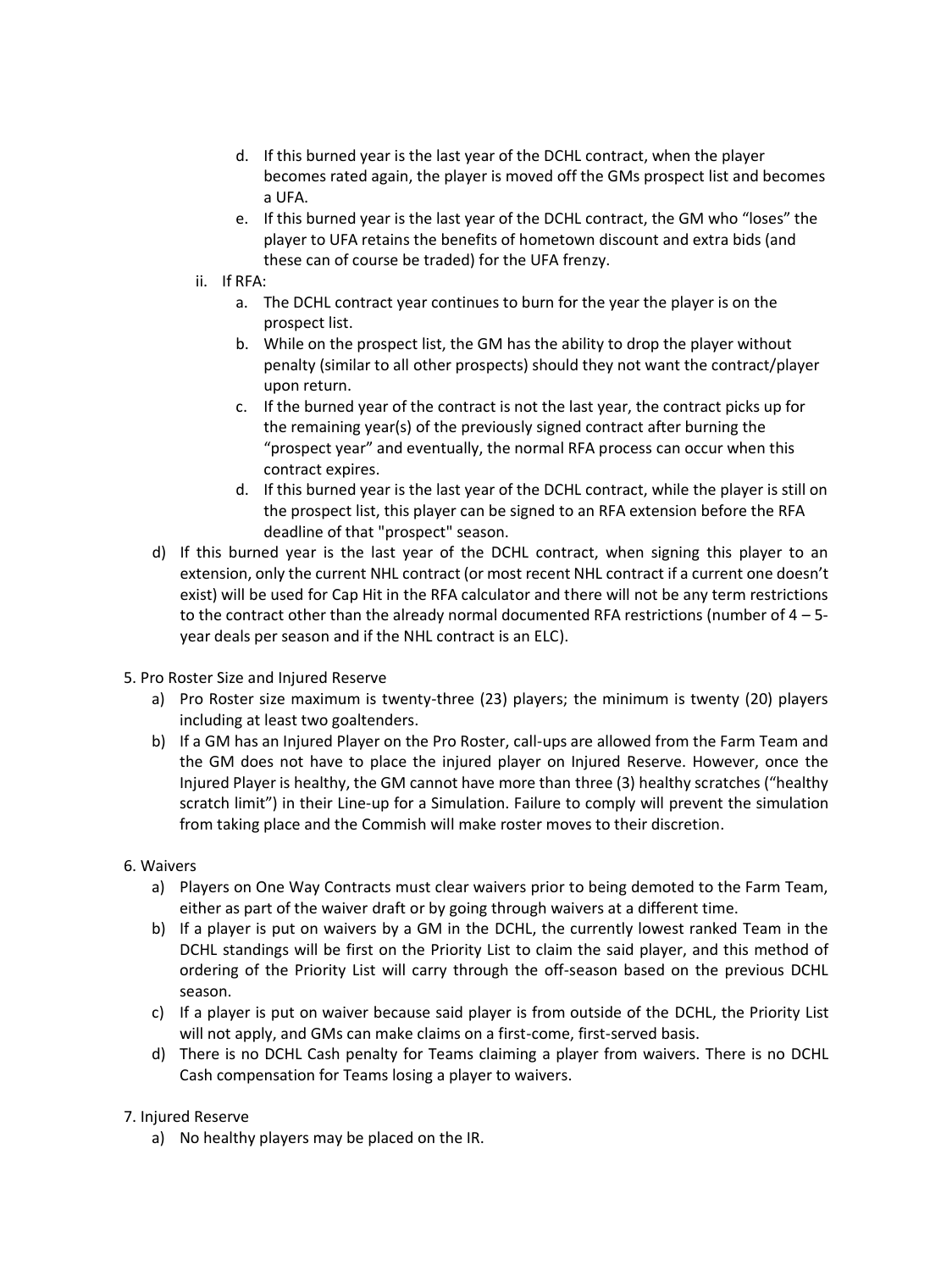- b) While a player is on IR, his salary does not count towards the Team's Salary Cap but the player's salary will still be paid by the Team.
- c) The IR term must fit the expected recovery time for the injury.
- d) GMs may not pick up a replacement player, unless the Team cannot fill its Pro Roster due to injury.
- 8. Player Categories
	- a) Category 1 KHL or Euro players coming to the NHL can be released to free agency, but only prior to the start of the regular season, at no expense and signed by any team.
	- b) Category 2 Any player who is eligible for an ELC-slide in the NHL. These players will automatically be returned to a team's prospect pool or have their DCHL contract adjusted accordingly.
	- c) Category 3 Veterans with Two Way Contracts can be released to free agency at no expense and signed by any team.
	- d) Category 4 Goalies with Two Way Contracts can be released to free agency at no expense and signed by any team.
	- e) Category 5 any player that does not fall under the aforementioned category.

## **IV. LINE MAINTENANCE**

- 1. Line-up Expectations
	- a) Although it is not mandatory, GMs are expected to set their Line-up prior to the Simulation. If a GM fails to do so, it will result in a Line-up set automatically by STHS for that Simulation.
- 2. Double Shifting
	- a) A GM may double shift ("double shift rule") one (1) forward on the fourth line; double shifting a forward on any combination of lines one, two, and three will default that Line-up to automatic for that Simulation.
	- b) Six (6) defensemen must play on the top three defensive pairings and double shifting a defenseman on any of the top three defensive pairings is illegal. A GM may dress a seventh defenseman to play on the fourth line.
- 3. Switching Positions
	- a) GMs may not change Player Position, unless it is revised on nhl.com or tsn.ca.
	- b) GMs may not play players out of position at even strength. However, GMs are allowed to coordinate the Line-ups for special Teams in whatever way they wish.
	- c) Forwards may play in any forward position without penalty.
	- d)
- 4. Line Submissions
	- a) All Line-up changes must be made on the STHS system.
	- b) All Line-ups and trades are processed prior to the Simulation. It is the GMs responsibility to get details correct.
	- c) The STHS system tracks Line-ups, double shifting, transactions, etc.
- 5. Simulation Schedule
	- a) Games will be Simulated as regularly as possible, but there is not a set schedule for Simulations.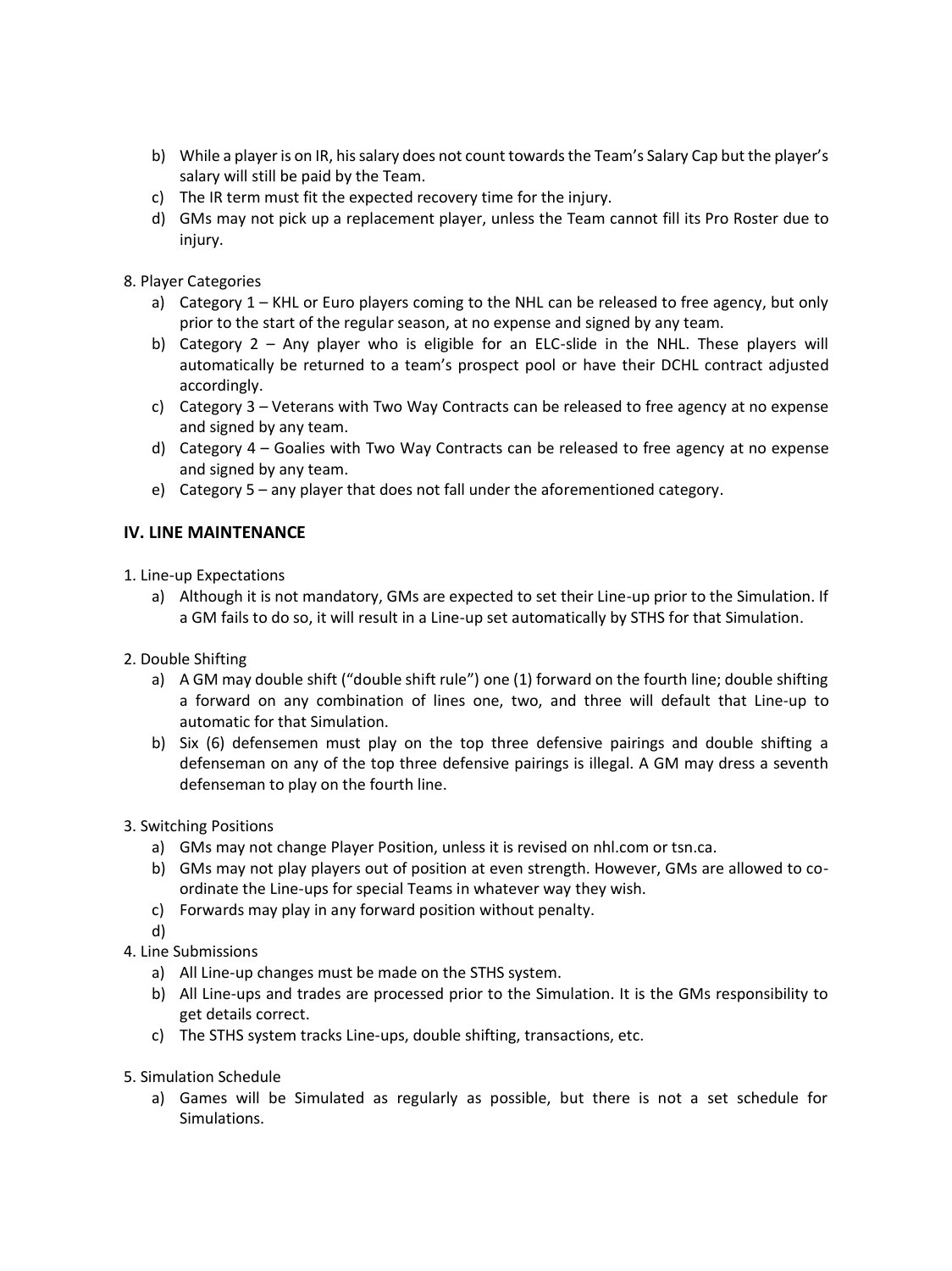- b) There will be approximately twenty-four (24) hours in between Simulations, and GMs are expected to pay attention so that they can keep the line ups updated. Any interruption to this schedule will be announced by the Commish.
- 6. Goalie appearances
	- a) No goalie may appear in more than sixty-five (65) games during any given Regular Season, regardless of how many teams played for.

## **V. TRADES**

- 1. Making Trades
	- a) GMs may trade with other GMs for Roster Players, Draft Picks, Prospects, Pro Coaches, DCHL Cash (minimum amount 250K), and/or BoG approved Future Considerations.
	- b) In any trade, a tangible asset as listed above must be received by each team (i.e. a GM cannot "give away" an asset for nothing).
	- c) Trades are not official until all of the trading GMs have sent their trade confirmation in through the Website and the Commish has completed its review. GMs are responsible to ensure the details of each transaction are correct.
- 2. Commish Approval
	- a) The Commish has the right to review all trades to prevent cheating and has the authority to reject trades, if necessary.
	- b) Any side agreement to trade a player back to the original Team after a certain period of time ("rental agreement") is strictly prohibited and is subject to disciplinary action as determined by the Commish. This also applies if a  $3<sup>rd</sup>$  team is used to attempt to circumvent this rule.
	- c) Future Considerations must be described to the Commish and approved by the Commish.
- 3. Trading Draft Picks
	- a) GMs may not trade Draft Picks for drafts more than one year into the future, unless they have paid their dues in advance for that season. For example, during the 2022-2023 DCHL season, only Draft Picks for the 2023 DCHL Draft are eligible for trade.
- 4. Trading UFAs
	- a) GMs may trade UFAs negotiating rights at the end of the season prior to the UFA Period but no Hometown Discount is given to the recipient of said UFA. However, the recipient will benefit from a maximum of 5 total bids for said UFA.
- 5. Trade Deadline
	- a) The Trade Deadline is the same as the current NHL Regular Season, after which time GMs will not be allowed to make trades for the remainder of that DCHL Regular Season until Playoffs are complete and GMs have paid their dues for the following year.
- 6. Team Swaps
	- a) Currently not compatible with the website but if it were to become compatible, the following rules would apply:
		- i. GMs may swap Teams within their current division. A Team swap includes a full exchange of Roster, Finances, Coach, etc.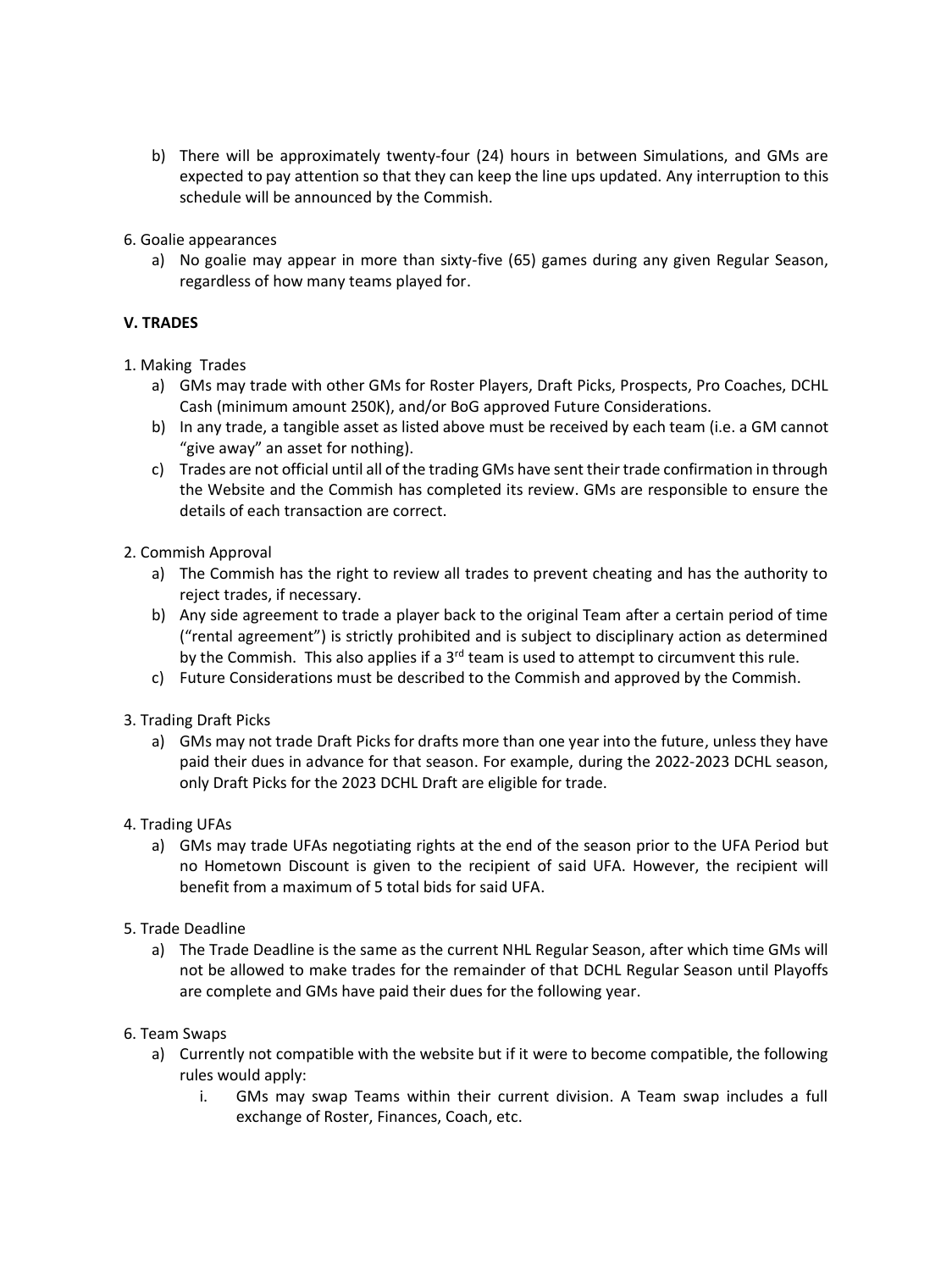- ii. A team swap is intended for GMs who are fans of the NHL counterpart of the DCHL team for which they would like to swap for.
- iii. Team swaps requested inside of the current division are approved automatically.
- iv. Team swaps requested outside of the current division of the Team are subject to approval from the Commish and cannot be granted where it is deemed as a competitive gain.
- v. GMs may swap franchises only once per lifetime per initiator, and it is subject to a \$10 Real-world Cash fee and 10M DCHL cash.
- 7. Retaining Salary
	- a) GMs may retain up to 50% of the cap and salary commitment to a player. The GM retaining salary must pay his league dues for the duration of the contract. Once a GM has traded a player and retained salary, the GM may not reacquire the player for a period of one (1) year, unless said player's contract has expired.
	- b) Any single player contract cannot be used in a retained salary situation more than once (1).
	- c) A GM is only able to retain salary on up to three (3) players at any given time. If a GM is retaining the salary of three (3) players, the GM must wait until a contract expires in order to be eligible to retain another player's salary.
	- d) Any GM retaining salary may not commit more than fifteen (15) percent of the salary cap's upper limit to retained salary.
	- e) Any player who has retained salary as part of a trade cannot be traded to any team that previously owned that player (even if not involved in the trade where salary was retained) for a period of one year from the date that that team last owned that player.
	- f) A player cannot be traded solely for retained salary.
	- g) Any RFAs with retained salary will have their full non-retained DCHL salary inputted into the spreadsheet for calculation purposes.

## **VI. COACHES**

- 1. Rated Coaches
	- a) GMs must pick a rated Pro Coach. All NHL and AHL Head Coaches are rated by STHS, as are all NHL Assistant Coaches (except for Goalie Coaches).
	- b) GMs can only sign a Pro Coach who is displayed with ratings.
	- c) To sign a new coach, a GM must post in the message board the intention to sign the new coach by bidding on said coach. The minimum bid is 250k DCHL cash. The minimum increment in counter bids is 250k. To win a coach, you must hold the highest bid for 12 hours. Once you have won the bid, you must immediately pay the bid in DCHL cash in order to buy the coach's services. A GM may not use more than three (3) bids to win a coach auction.
- 2. Coaching Contracts
	- a) Pro Coaches do not have contracts and will remain with the Team for however long the GM decides.
	- b) All Pro Coach transactions must be done through the Message Board and be approved by the Commish.

### **VII. ENTRY DRAFT**

1. Draft Eligible Players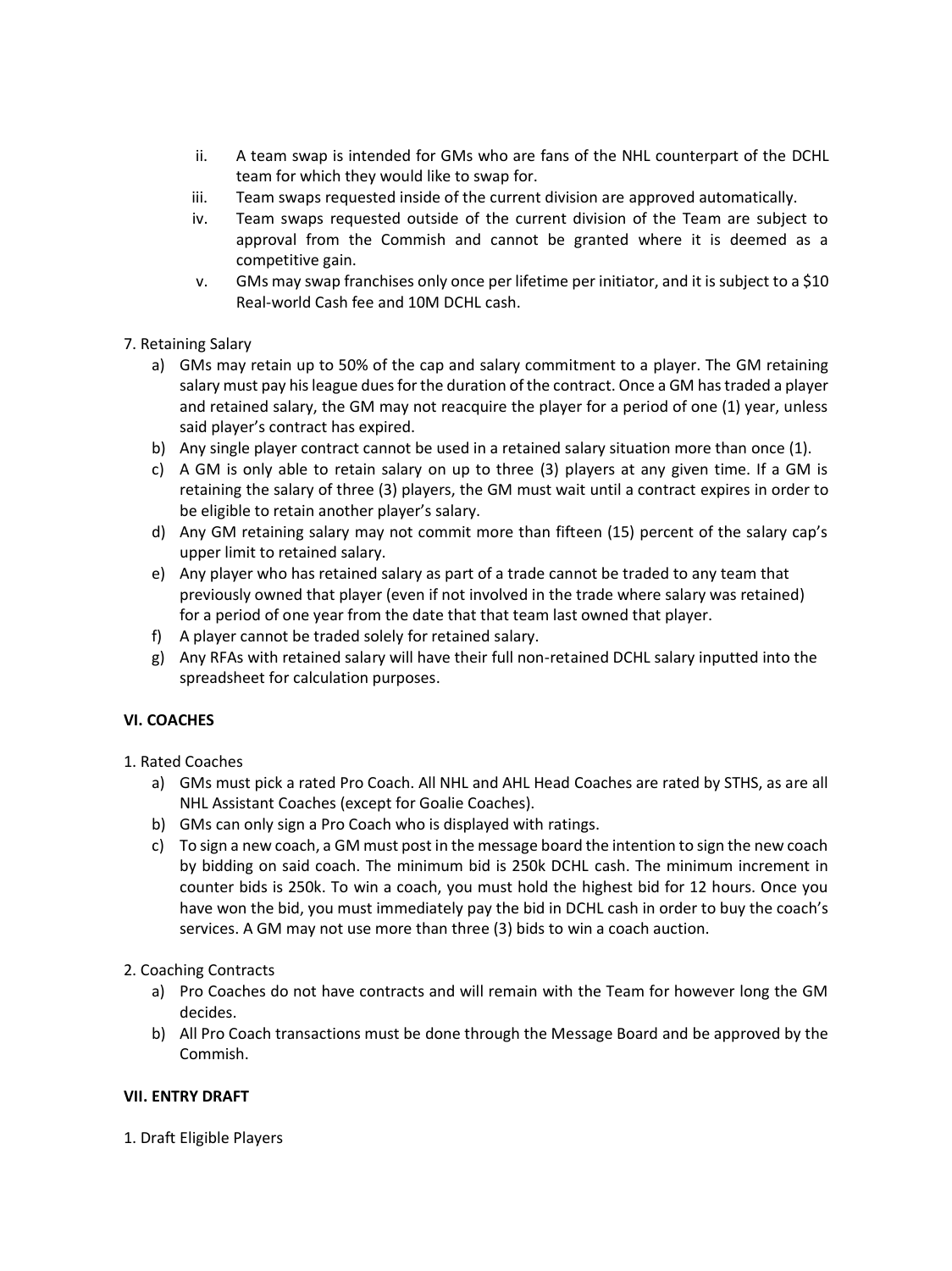- a) All DCHL Drafts will consist of seven (7) rounds and will run the same year as the NHL entry draft.
- b) Any player eligible for the NHL Draft can be drafted, or
- c) Any player, older than 20 on July  $1<sup>st</sup>$  and who will not be rated for the following DCHL season, can be drafted, unless their rights are owned by another Team.

## 2. Draft Order

- a) The DCHL Draft order will be determined by the NHL Draft Lottery results for the first 15 teams.
- b) The final 16 teams will be seeded based on Playoff results. Teams are re-seeded as follows: Cup Champions – 31st; Cup Finalists – 30th; the Conference Finalists – 28th (highest) and 27th (lowest) based on Regular Season points; the teams who won their divisions in the Regular Season but did not play in the Conference Finals – potentially 24-27th; the teams who didn't win their division or play in the Conference Finals – 16-23rd (up to 27th).

## **VIII. SALARY CAP AND DCHL FINANCES**

- 1. Cap Violations and Punishments
	- a) The Salary Cap is the maximum Pro Roster payroll, and the Salary Cap will change yearly to mirror the NHL Salary Cap. The DCHL Salary Cap runs one (1) year behind the NHL Salary Cap. b) The Salary Cap for the 2022-2023 DCHL season is \$81,500,000.
	- c) The Salary Cap Floor will always be set \$25,000,000 in DCHL Cash below the Salary Cap.
	- d) Each Team's Pro Roster payroll must be Salary Cap compliant at all times throughout the season. Failure to remain Salary Cap compliant will result in penalties to be determined by the Commish.
	- e) If a GM makes a trade that puts his Team in violation of the Salary Cap, the GM must reduce his Pro Roster salary by trades, line juggling, waivers, or Roster Buyouts to become Salary Cap compliant prior to the next Simulation.
	- f) Punishment for the violation of the Salary Cap will result in escalating, unspecified fines determined by the Commish.
- 2. Financial Expectations for DCHL Cash
	- a) All Teams must be profitable in terms of DCHL Cash by the end of the DCHL Regular Season and must not rely on DCHL Playoff revenue to cover any financial losses.
	- b) DCHL cash can be purchased up to \$18M, at a cost of \$1M DCHL Cash for \$5 Real-world Cash. Any GM may purchase up to \$18M once per DCHL season (with the exception of during the UFA period).
	- c) GMs can earn DCHL Cash by selling tickets and merchandise at home games, making DCHL Cash deals with richer GMs, writing articles for the front page, or assisting the Commish with administrative tasks, as needed.
	- d) At the end of the DCHL season, all franchises will participate in "revenue sharing" and will be given a DCHL cash amount yearly as fairly determined by the BoG. Any franchise who remains in a negative cash flow balance following the revenue sharing **MUST** purchase DCHL cash at the aforementioned cost to become profitable. If DCHL cash is not purchased, that team will not be permitted to participate in the UFA Frenzy and/or will forfeit draft picks.
	- e) Beginning in the first season, the DCHL will use the Season Ticket Percentage model. See Clause XIII for more information.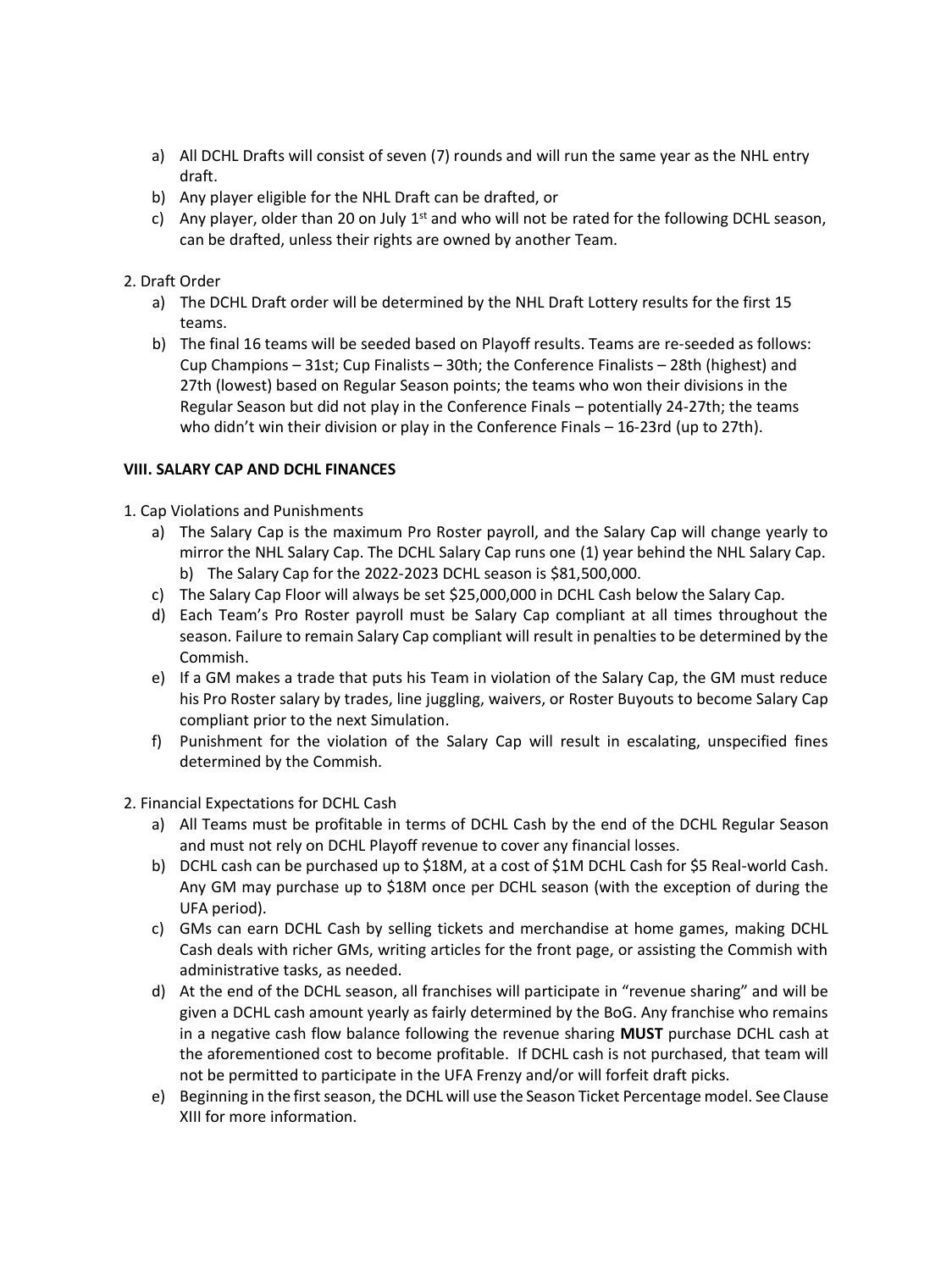## 3. Roster Buyouts

- a) Roster Buyouts are paid for with Real-world Cash and DCHL Cash and are based on the years left on the player's contract:
	- i.  $1$  year left = \$10
	- ii.  $2$  years left = \$20
	- iii.  $3$  years left = \$30
	- iv.  $4$  years left = \$40
	- v.  $5$  years left = \$50
	- vi. Fifty (50%) percent of the player's remaining contract must be paid out in DCHL Cash at the time of the Roster Buyout.
- b) If a GM resigns and leaves the Team in a poor spot, the BoG, at its sole discretion, may either elect to Roster Buyout the contracts for free to make the Team more desirable for take-over or offer an incoming GM one free compliance buyout of an existing contract (again, this is not absolute and is at the discretion of the BoG).Any player whose contract is bought out will become a Free Agent.
- c) If a GM resigns and leaves the Team in a poor spot, the BoG may further offer the incoming GM further benefits (DCHL cash, compensatory draft picks) on a case-by-case basis.
- d) If a player being bought out has salary being retained, the team that is retaining salary has the option to buy out the remaining salary retention by paying 50% of remaining retained money in DCHL cash or leave the retention in place for the duration of the original retention period. The decision must be made by the team's next game (in season) or 48 hours (off season). There will be no \$10.00 charge to the team that is retaining salary. The decision is final and cannot be reversed.

### **IX. RESTRICTED FREE AGENCY**

## 1. RFA Ages

- a) Restricted Free Agents (RFA) are those players who are twenty-eight (28) years of age or younger in the DCHL on July 1 following the Playoffs of a given season.
- b) UFA Age is reached when players turn twenty-nine (29) with no contract left or twenty-eight (28) with one (1) contract year left as of July 1 of that year.

## 2. Re-signing RFAs

- a) All RFA signings are to be done using the excel spreadsheet
	- i. Please input the player's age and the cap hit from the latest NHL contract from www.capfriendly.com (i.e., the most recent NHL extension cap hit may or may not be the player's cap hit from the current NHL season, if the player has extended for the following NHL season then that cap hit will now apply)
	- ii. If an RFA is earning 1.5M in the DCHL or more, the highest of the DCHL AAV and NHL AAV is to be used for the extension.
	- iii. Email all RFA re-signings to the Commish at DCHLcommish@gmail.com or other specified email.
- b) Each season GMs will only have two (2) four (4) year deals, and two (2) five (5) year deals with which to re-sign players, but GMs may sign as many one (1) to three (3) year RFA contracts as they want. GM is responsible to specify which term applies to each player.
- c) Current prospects who previously had DCHL contracts will have those contract years continue to burn while on the prospect list and are still eligible to be signed to RFA extensions during the RFA period in the last year of the previous contract using the following guidelines: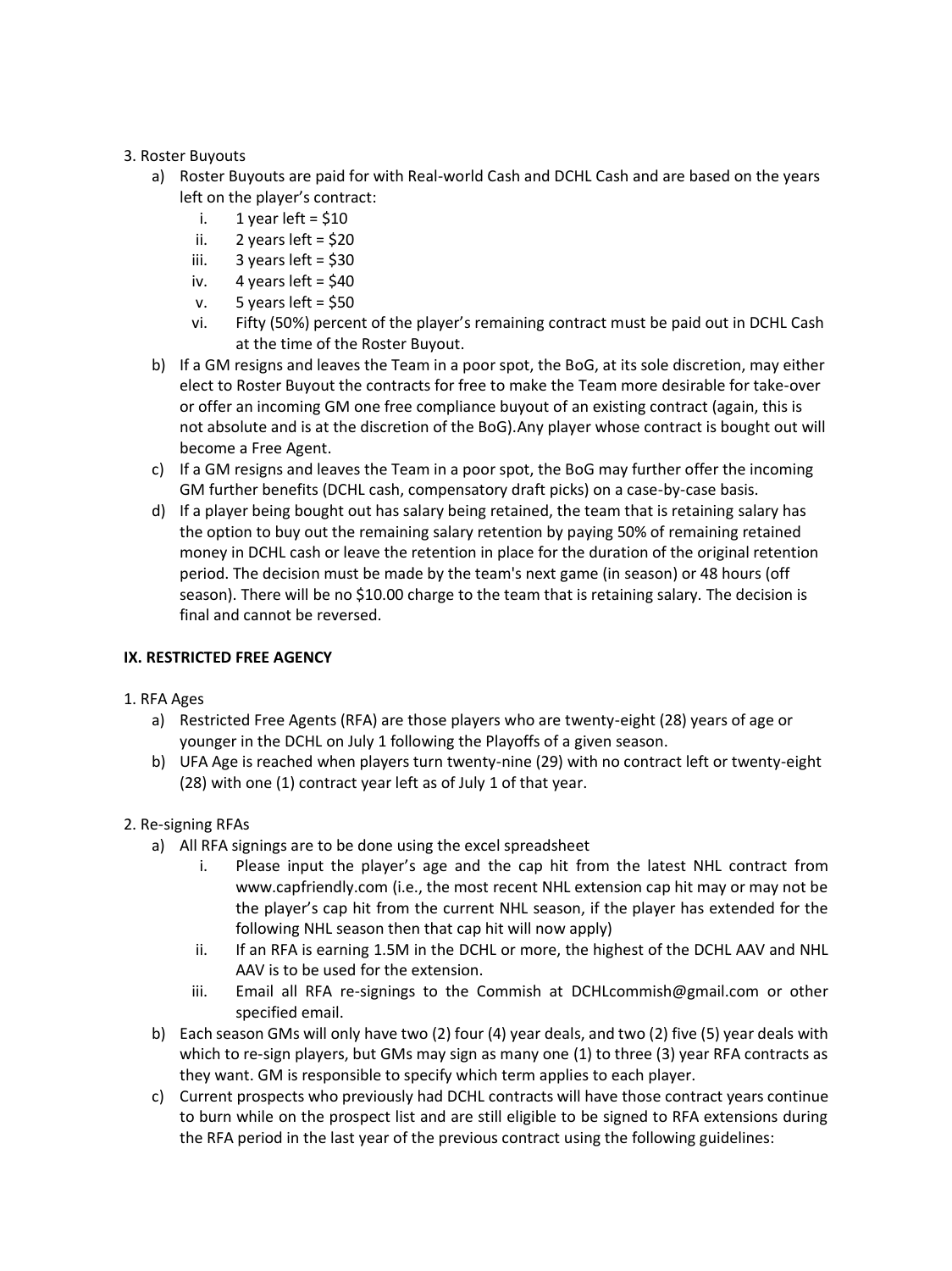- i. It is the responsibility of each GM to identify their prospects who fall into this category.
- ii. The Commish will try to post a spreadsheet listing all these potential players but the onus of responsibility still falls on the individual GM.
- iii. The current NHL contract (or most recent NHL contract if a current one doesn't exist) will be used for Cap Hit in the RFA calculator and there will not be any term restrictions to the contract other than those listed above.
- iv. Any prospects not signed to RFA extensions will be either become, in the off-season, a UFA (if the player will have ratings) or draft eligible prospect (if the player will not have ratings).
- v. If the player remains on the prospect list, the years of this new contract will continue to burn accordingly.
- d) In all other individual player unique RFA situations, the Cap Hit of the most recent NHL contract will be in the RFA calculator.
- 3. RFA Compensation
	- a) If a GM chooses not to sign a RFA to the amount determined by the spreadsheet, he may let the RFA test the RFA Market. The GM may also tell the Commish to release the RFA's rights to UFA.
	- b) Prior to landing on the RFA Market, the Commish will offer the GM a contract of either one (1), if 27 years old or less, or two (2), if 28 years old, years in duration. Said contract will include a full No Movement Trade Clause for its duration.
	- c) If the RFA is exposed to the RFA Market, a Team will be awarded compensation from the acquiring Team for losing the RFA to the acquiring Team.
	- d) Compensation for signing a RFA will mirror the NHL RFA offer sheet compensation:
		- i.  $$475,000$  to  $$999,999$  = no compensation
		- ii. \$1,000,000 to \$1,499,999 = 5th Round Draft Pick
		- iii. \$1,500,000 to \$1,999,999 = 4th Round Draft Pick
		- iv. \$2,000,000 to \$2,999,999 = 3rd Round Draft Pick
		- v. \$3,000,000 to \$3,999,999 = 2nd Round Draft Pick
		- vi. \$4,000,000 to \$4,999,999 = 1st Round Draft Pick
		- vii. \$5,000,000 to \$5,999,999 = 1st& 2nd Round Draft Picks
		- viii. \$6,000,000 to \$6,999,999 = two 1st Round Draft Picks
		- ix.  $$7,000,000+ =$  Three 1st Round Draft Picks
	- e) GMs must have the proper compensation before bidding on another Team's RFA. The Team losing the RFA would have a choice amongst the acquiring Team's available draft picks.
		- i. At least one (1) of the highest picks must be in the next DCHL Draft.
	- f) Bids for RFAs are for one (1) year deals only, unless the RFA is only one (1) year from UFA, in which case it is open from one to five (1-5) years. Bids for RFAs cannot include a Signing Bonus.
	- g) When bidding for RFAs, bids must be at least \$250k DCHL Cash higher than the prior bid.
	- h) If a Team's RFA does not sign an offer sheet during RFA period, the RFA will become a Free Agent. The GM who owned the RFA's signing rights will be ineligible to sign the RFA via Free Agency for the current Free Agency Period.
	- i) GMs cannot give other Teams incentive to bid on their RFA at discounted rates in order to acquire compensation. This will result in fines, which may include Draft Picks, DCHL Cash, or potentially having the RFA involved become UFA, as determined by the Commish.
	- j) Anything, outside of the basic RFA compensation (e.g., any alternative bids, compensation, or arrangements) must be approved by the Commish prior to the offers being made.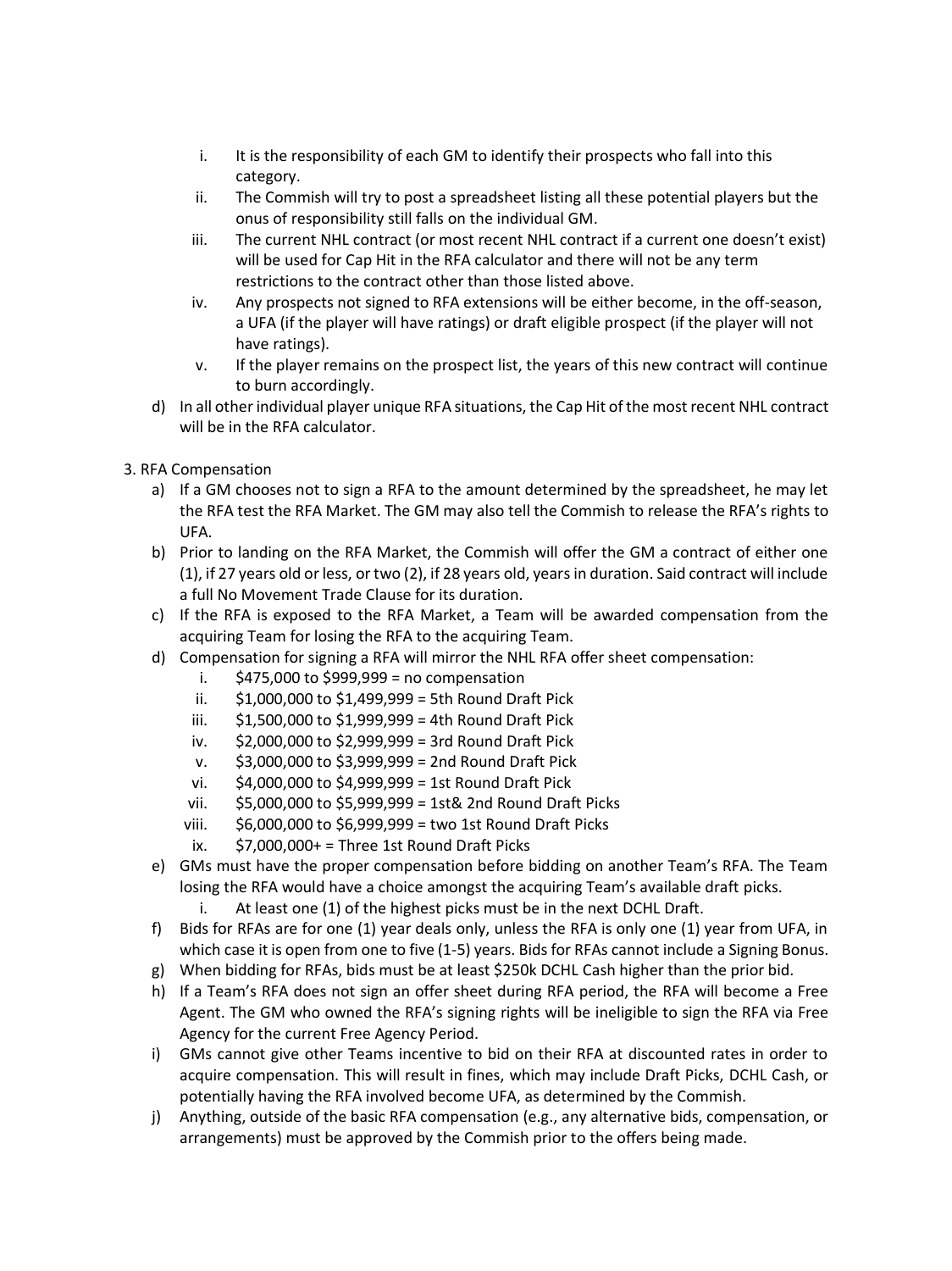k) There is no penalty for trading recently signed RFAs.

## **X. UNRESTRICTED FREE AGENCY**

- 1. UFA Qualification
	- a) A player becomes an UFA when he reaches the UFA Age and his contract expires.
	- b) The Commish will post a list of all eligible UFAs prior to the UFA Period.

### 2. Role of the Free Agent Moderator and Commish

- a) The Commish will begin the UFA Period by posting the top UFAs, as determined by the Overall Rating.
- b) The Commish will establish the minimum bidding price for each UFA based off of Overall Rating.
- c) The Free Agent Moderator will keep track of the current Live Bids, notify GMs when the Bidding Window closes on any given UFA, and open Bidding Windows on other UFAs once the bidding closes on the initial UFAs.
- 3. Signing UFAs
	- a) GMs are not able to re-sign UFAs prior to the UFA Period.
	- b) UFA will work on a highest bidder format.
		- i. Each bid is on a one year contract. The GM who offers the most money to a UFA will win the contract, calculated as the yearly salary plus the Signing Bonus.
		- ii. To place a bid on a player, GMs must increase the bid of the previous offer by no less than two hundred and fifty thousand (\$250k) dollars.
		- iii. A GM can make a maximum of three (3) bids on any given UFA, unless the UFA is a Hometown UFA. A GM can make up to five (5) bids on a Hometown UFA.
		- iv. A GM has a maximum of five (5) Live Bids at any given point in time. When the Bidding Window expires, the GM with the current Live Bid will acquire the UFA contract. Failure to comply with the Live Bid maximum will result in a fine to be determined by the Commish, and the penalized GM will not be allowed to bid on any more UFAs until compliant with this rule by having a UFA sign or by having another GM out-bid one of that GM's Live Bids.
		- v. Incorrect bids will result in an unspecified fine to be determined by the Commish.
		- vi. Edited bids (referring to the financial aspect of the bid only) will result in an unspecified fine to be determined by the Commish.
		- vii. GMs must not bid more than the Maximum Allowable Bid, which factors in the \$3,000,000 Cap Space overage allowed during the offseason. Failure to comply with the Maximum Allowable Bid will result in a fine, as determined by the Commish.
	- c) After winning a bid, the GM may offer the UFA a contract in the following manner:
		- i. Signing Bonuses may not exceed thirty-three and a third (33.333%) percent of the total value of the contract and must be spread out over the term of the contract.
		- ii. UFAs cannot be signed to contracts longer than six (6) years, calculated with the following discounts for contract term:
			- a. 1 year 100%
			- b. 2 years 90%
			- c.  $3 \text{ years} 84\%$
			- d. 4 years 79%
			- e. 5 years 75%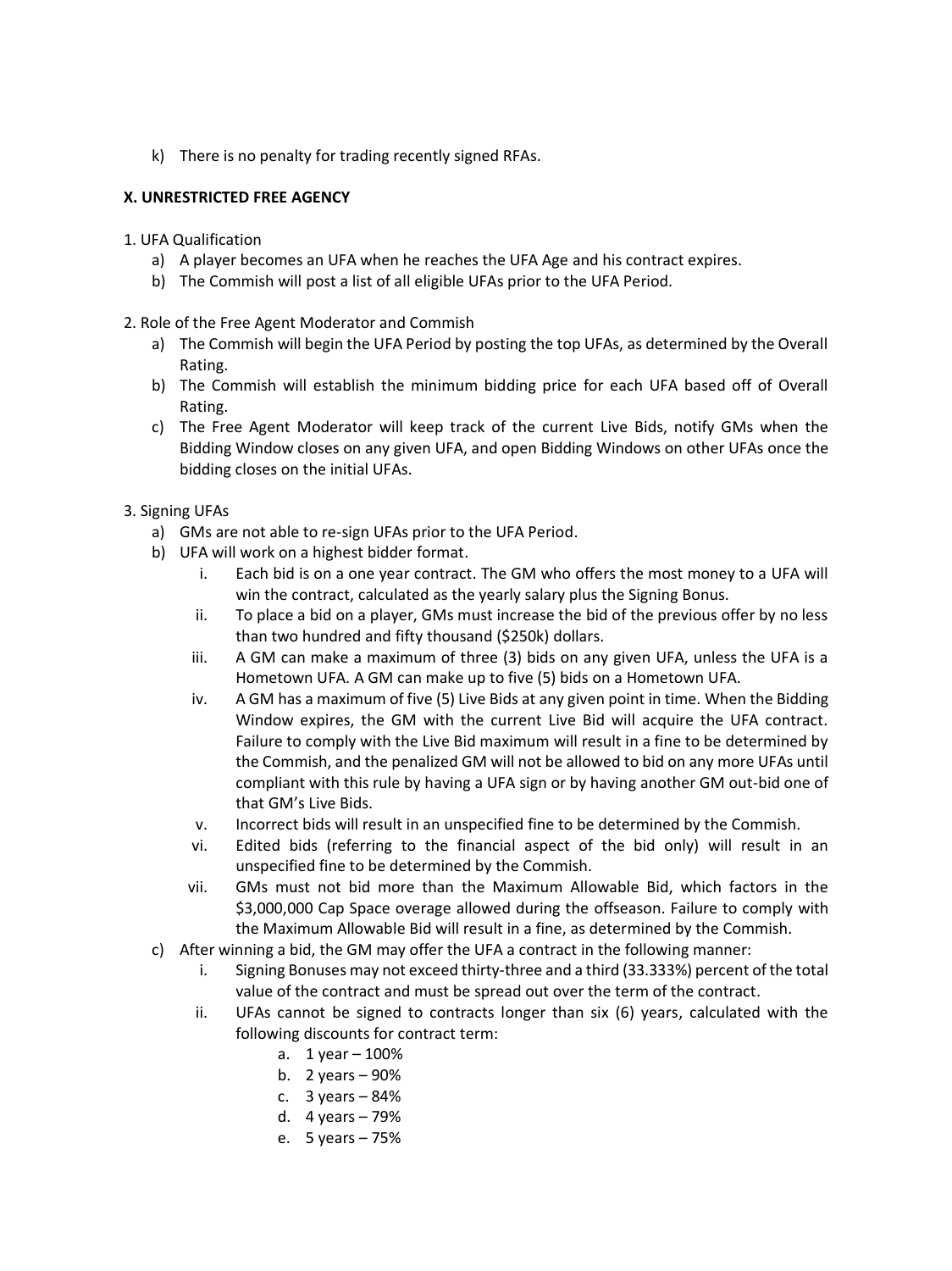f. 6 years  $-72%$ 

- iii. Once a GM determines the length of the term of the contract, the GM may apply the Signing Bonus, up to the Signing Bonus maximum, provided the GM has sufficient DCHL Cash available at that time. DCHL Cash can be acquired pursuant to Clause VIII- $2-b.$
- iv. The maximum term for any UFA between the ages of thirty-five and thirty-nine (35- 39) is two (2) years. The maximum term for any UFA between the age of forty (40) is one (1) year.
- v. The maximum term for a contract with a cap hit under \$1,500,000 (annual average value) is one (1) year.
- vi. A player is only considered retired if the player themselves have formally announced their retirement and/or filed their NHL retirement paperwork (not LTIR or speculative reports). As such, any limits on contract length for an UFA player remains as a result only of the age of the player and/or the DCHL AAV of the contract.
- vii. A GM may not bid on any UFA who was a player/prospect cut by that team during the preceding season or during the current off-season.
- d) A GM that currently has a Hometown UFA will get a discount of five (5%) percent if the said player has been on the Team for two (2) or fewer seasons prior to becoming a UFA, up to a maximum of ten (10%) percent if the said player has been on the Team for three (3) or more years prior to becoming a UFA.
- 4. Miscellaneous UFA Rules
	- a) Teams may not release players during the UFA Period. The only transactions allowed during the UFA Period are trades between GMs. A buy out period will open and close the UFA Period.
	- b) Teams may exceed the salary cap by three million dollar (\$3M) during the off-season, including during the UFA Period.
	- c) A GM may not trade a recently signed UFA until the beginning of the DCHL Regular Season.
	- d) Once the UFA period starts, no GM can purchase DCHL cash until the period of "putting up your own UFA players" begins.

### **XI. DCHL SEASON TICKET PERCENTAGE**

- 1. Season Ticket Percentages are fixed:
	- a) Set based on performance and there will be three tiers of pricing:
		- i. Premiere (teams  $1 11$ )
		- ii. Middle (teams  $12 22$ )
		- iii. Bottom (teams 23 32)
	- b) Every team will be set to 100% of season ticket sales and the prices of the tickets will be adjusted by the CTO to reflect the appropriate tier (all teams within the tier will have the same ticket pricing structure).
	- c) The target for Premiere is the salary cap ceiling plus no more than 8%: the target for Bottom is no more than 8% less than the salary cap ceiling; the target for the Middle will be the salary cap.
	- d) The season will be broken up into 4 quarters and the ticket prices will be adjusted accordingly based on the teams point percentage at the end of that quarter. Please note the seeding is in aggregate and is not standalone quarter seeding.
	- e) All teams in quarter 1 and all teams in the playoffs will receive Premiere pricing.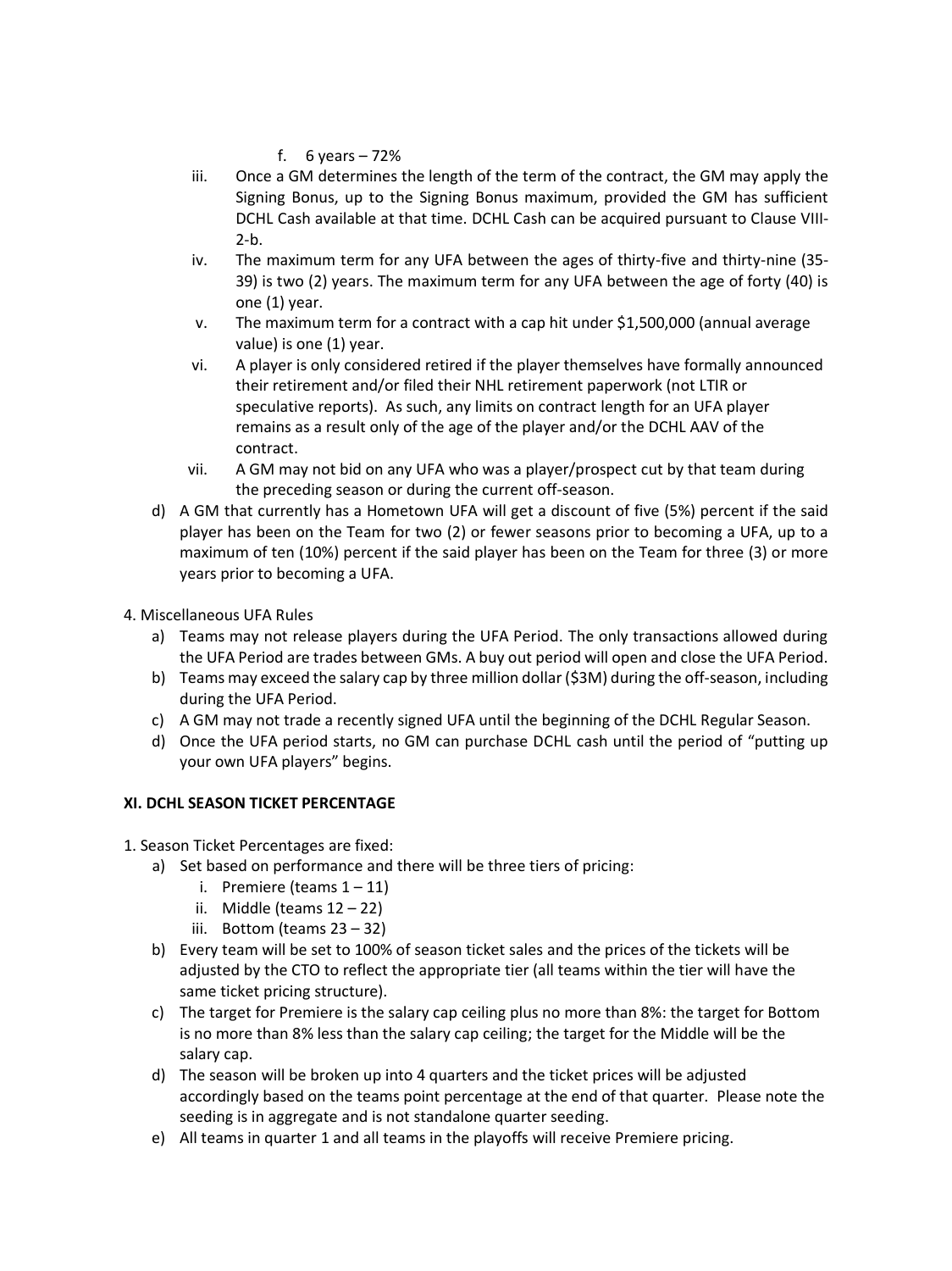- f) In the event two or more teams have the exact same point percentage, the following tiebreakers are applied to determine which team receives the higher seeding:
	- i. The fewer number of games played (i.e., superior points percentage).
	- ii. The greater number of games won in regulation (not including games won in overtime or a shootout).
	- iii. The greater number of games won in regulation and overtime (not including games won via shootout).
	- iv. The greater number of games won in any fashion.
	- v. The greater number of points earned in games between the tied clubs. If two clubs are tied, and have not played an equal number of home games against each other, points earned in the first game played in the city that had the extra game shall not be included. If more than two clubs are tied, the higher percentage of available points earned in games among those clubs, and not including any "odd" games, shall be used to determine the standing.
	- vi. Goal differential.
	- vii. Goals scored.

### **XII. LEAGUE FEE**

- 1. League Fees
	- a) League Fees are fifty (\$50) Canadian dollars of Real-world Cash and are due annually before the Payment Deadline.
	- b) If a GM fails to pay the required League Fees for his/her Team prior to the Payment Deadline, the Commish hasthe right to make said Team available for purchase by a new GM and to autodraft for the Team based off NHL Entry Draft results.
	- c) Any GM's earnings fifty (\$50) dollars or under from the previous year will go towards the next season's League Fee for that GM.
	- d) If a GM decides to leave before the end of the season, the Commish will not refund the League Fee.
	- e) Should a GM give up control of a Team, the Commish has the right to manage the Team and keep any winnings.
	- f) Should a GM's right to participate be terminated in the middle of a season with legitimate cause*,* said GM will not be refunded the League Fee, and the Commish will take control of the Team. Any winnings earned during the season will not be paid to the GM who was dismissed or the replacement GM.
	- g) A GM will be allowed to pre-pay their league dues up to 3 years in advance.

### 2. Payout Percentages

a) The Chief Financial Officer will payout the GMs according to the following charts on Schedule  $'A'.$ 

### **XIII. LEAGUE EXPANSION**

- 1. Protected Players
	- a) Each team will be allowed to protect either
		- a. Seven (7) forwards, three (3) defenders, and one (1) goalie or
		- b. Eight (8) skaters and one (1) goalie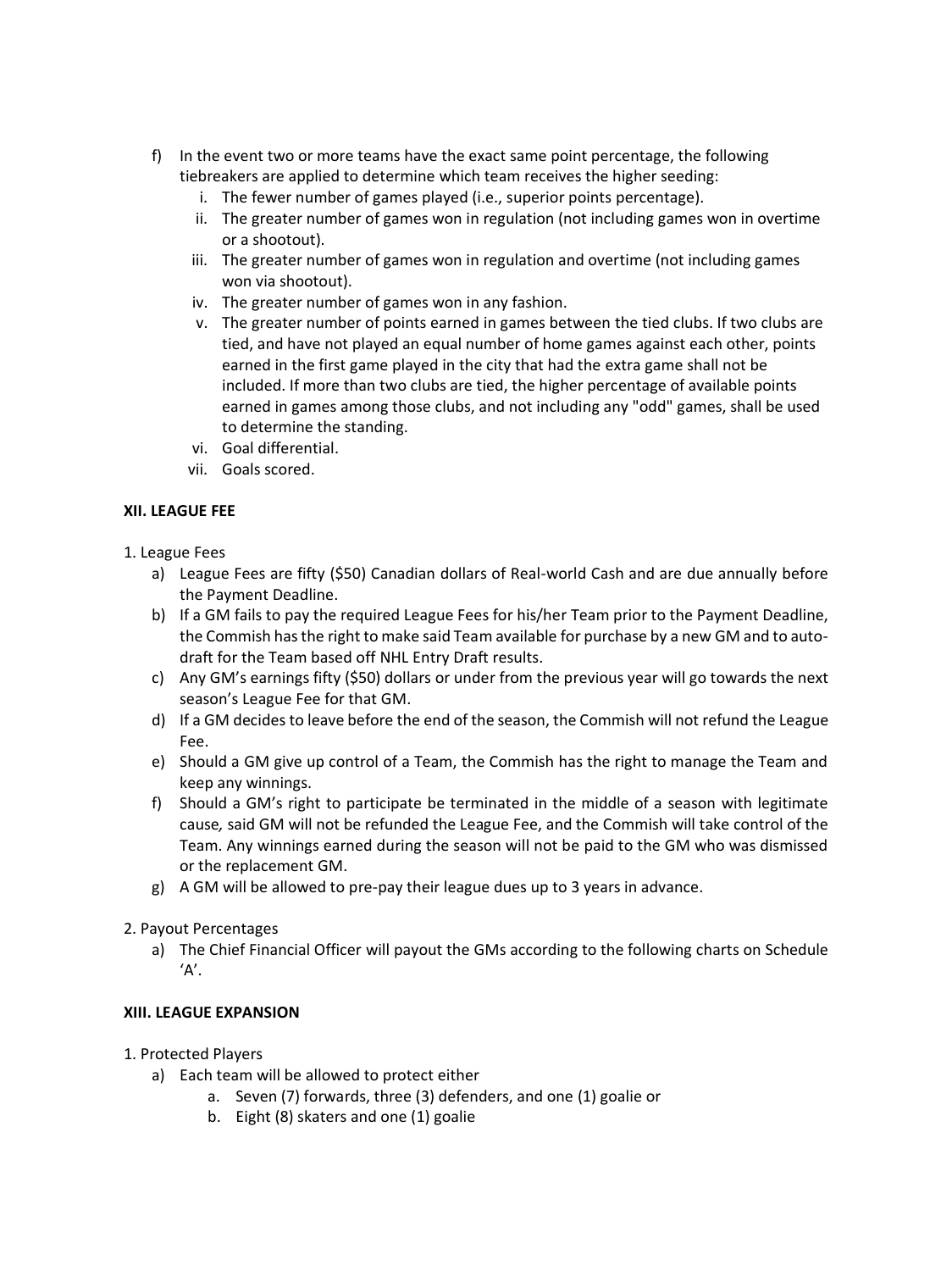- b) All players who are UFA at the end of the season preceding expansion are exempt from the expansion draft.
- c) All players under the aged 22 or under before July  $1<sup>st</sup>$  and all players considered prospects in the year of expansion will be exempt from the expansion draft.
- d) Any player aged 24 or younger with one (1) or more years remaining on their entry-level contract will be exempt from the expansion draft.
- e) Any RFA who has remained unsigned by the expansion draft submission deadline is exempt from expansion draft and cannot be protected. The player will be considered a UFA and cannot be signed by any club until free agency period begins. The team with rights to the player forfeits any compensation for the loss of that player.
- 2. Player Exposure Requirements
	- a) Each team must leave unprotected at least
		- a. One (1) defenseman who has played 40 NHL games in the season preceding expansion.
		- b. Two (2) forwards who have played 40 NHL games in the season preceding expansion.
		- c. One (1) goaltender under contract for the season following expansion
	- b) Players who may not meet these standards may be allowed to count as exposed players if approval of the BOG is given
- 3. Regulations for the Expansion Franchise
	- a) The expansion franchise must select one (1) player from every team
	- b) The expansion franchise must exceed the salary cap floor in salary for their Pro Team roster after the required number of players are selected.
	- c) The expansion franchise must not exceed the salary cap ceiling in salary for their Pro Team roster after the required number of players are selected.
	- d) The expansion franchise must select at least sixteen (16) forwards, nine (9) defensemen, and three (3) goalies.
	- e) The expansion franchise must select at least twenty (20) players who have played at least one (1) game in the NHL.
	- f) The expansion franchise cannot buy out any player selected in the expansion draft until after their first season has completed. If the player is traded during the season, the team acquiring said player must adhere to the same regulation.
	- g) The expansion franchise will be given seven (7) days to complete their expansion selections once they receive all protected player lists.
- 4. Expansion Draft Selections
	- a) The expansion franchise will be given the same odds in the draft preceding the expansion season as the team finishing with the third-fewest points during the season preceding the expansion season.
	- b) The expansion franchise's first round selection will be determined in accordance with the NHL draft lottery and, as a result, the expansion franchise will be guaranteed no lower than the sixth  $(6<sup>th</sup>)$  overall selection.
		- a. The expansion franchise will then own the third selection in each subsequent round